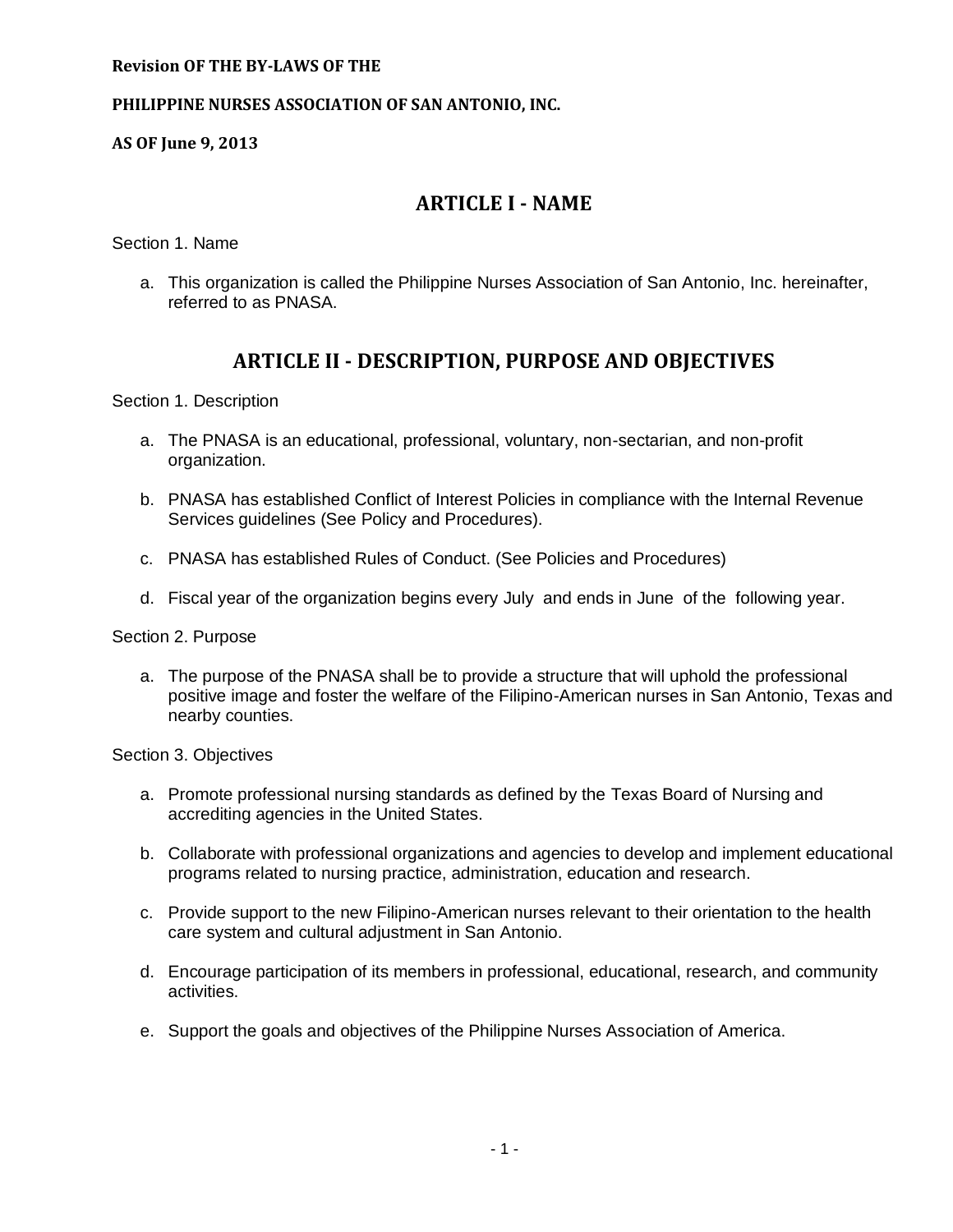### **PHILIPPINE NURSES ASSOCIATION OF SAN ANTONIO, INC.**

**AS OF June 9, 2013**

# **ARTICLE III – MEMBERSHIP**

#### Section 1. Classification and Qualifications

- a. Regular Member
	- 1) Any registered nurse with Filipino heritage who is licensed to practice professional nursing in the United States and /or its territories and who has paid the required membership dues.

#### b. Associate Member

1) LVN/LPN with Filipino heritage who is interested in promoting the objectives of the PNASA, upon payment of the regular membership fee.

2) An undergraduate student nurse with Filipino heritage enrolled in an accredited School of Nursing who is interested in promoting the objectives of PNASA, upon payment of the membership dues.

#### c. International Associate Member

1) Any professional nurse of non-Philippine ethnic origin and other Filipinos who has been granted a license to practice as registered nurse in the country of origin and/or any state in the United States. Such member shall not have all the privileges of members in the Association except to vote in elections, serve on committees or hold any elected or appointed office nor shall such member serve as delegate to the annual meeting or other special meeting.

## d. Honorary Member

1) A person other than a regular or associate member who is conferred by two-thirds vote of the Executive Board for distinguished service and valuable assistance to the nursing profession and are compatible with the purpose and objective of the association. This member will serve as resource person in his/her field of expertise for matters of relevance to the association

#### e. Lifetime Member

1)Catergory 1**.** A PNASA member, who is moving out of San Antonio, may choose to and be qualified as a lifetime member, provided that he/she has maintained a minimum of one year membership, with good standing, and upon payment of the fee prescribed by the Executive Board.

2) Catergory 2. PNASA Officers who served as President, Vice-President, Secretary, Treasurer and Auditor upon retirement.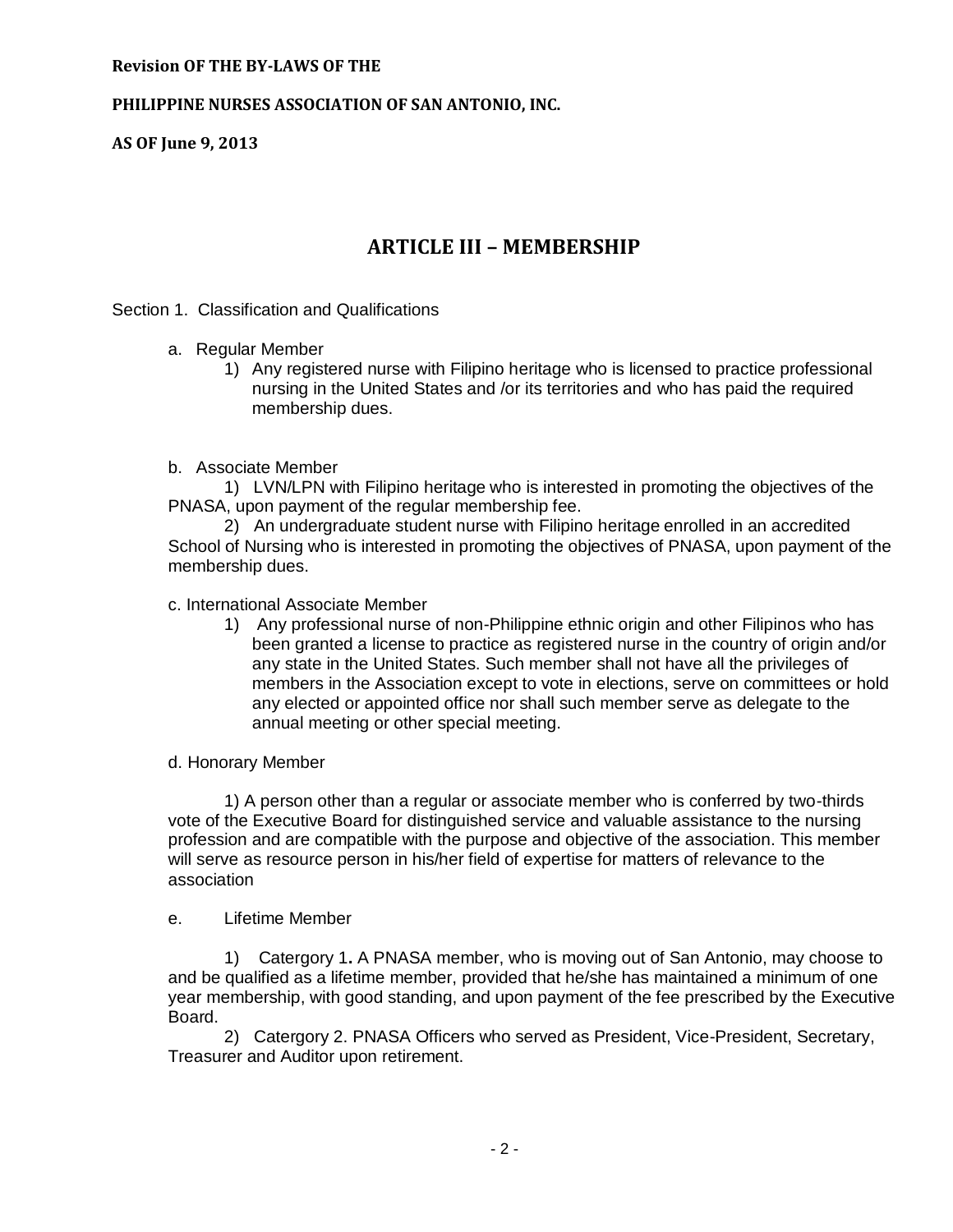## **PHILIPPINE NURSES ASSOCIATION OF SAN ANTONIO, INC.**

**AS OF June 9, 2013**

Section 2. Dues

a. Regular and Associate members shall pay the annual membership fee as prescribed by the PNASA Executive Board.

b. An undergraduate nursing student shall pay the membership fee of 50% of the regular membership fee annually.

c. The membership period shall be 12 months. Annual membership renewal will be due by anniversary date.

d. Lifetime members Category 1 (refer to Article III, Sec 1, letter d, 1) shall pay the one time fee prescribed by the PNASA Executive Board. In case he/she moves back to San Antonio, he or she will be reverted to a regular member upon payment of annual membership dues.

e. Lifetime members Category 2 (refer to Article III, Sec 1, letter d, 2) shall not pay the one time fee.

Section 3. Duties, Rights and Privileges

- a. Any member is of good standing if he/she has paid his/her membership fee and upholds and abides by the by-laws of the PNASA.
- b. Regular member has the right
	- 1. To run for office
	- 2. To vote in election.
	- 3. To serve on committees.
	- 4. To hold elected or appointed office and, upon due appointment by the Executive Board.
	- 5. To serve as a delegate to any annual or special meeting.

6. To inspect the financial records of the PNASA for a legitimate purpose upon written request to the President and approval by the Executive Board.

7. To voice their comments, suggestions and recommendations for action by the Executive Board

- c. At least five members may ask for a special meeting of the general assembly upon written request to the President and approval by the Executive Board.
- d. Associate, International Associate and Honorary members shall have the same duties, rights and privileges as the regular members, with the following exceptions: to run for office, the right to vote and to inspect the financial records of the PNASA.
- e. Lifetime members shall have the same duties, rights and privileges as the regular members.

# **ARTICLE IV - OFFICERS**

Section 1. Officers

a. The elected officers of the PNASA shall be the President, the President-Elect, the Vice President, the Secretary, the Treasurer, the Auditor, and eight members of the Board of Directors.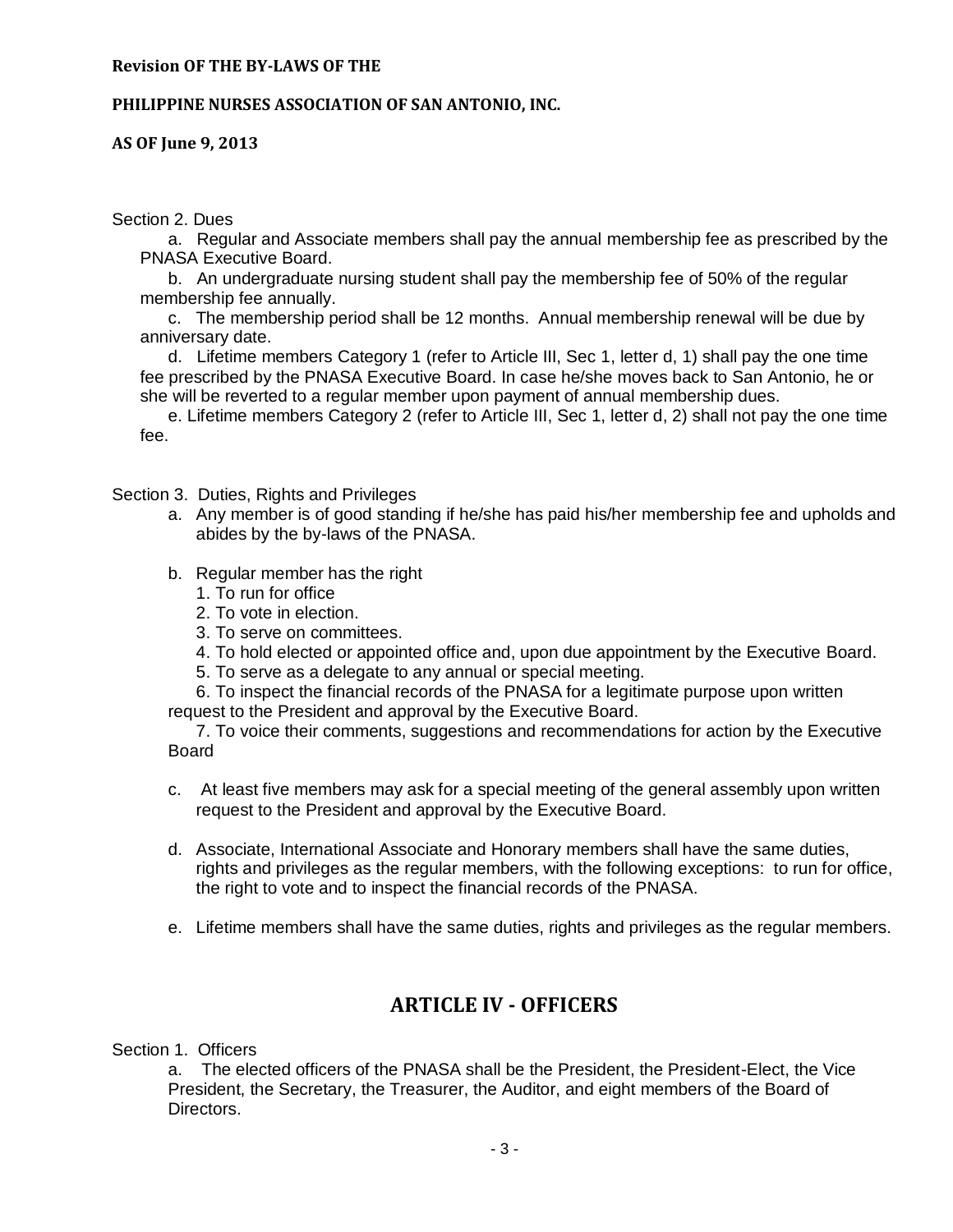#### **PHILIPPINE NURSES ASSOCIATION OF SAN ANTONIO, INC.**

## **AS OF June 9, 2013**

b. The appointed officers of the PNASA shall be the Assistant Secretary, Assistant Treasurer and the Parliamentarian.

c. These officers shall perform the duties as prescribed in the By-laws of the PNASA.

## Section 2. Qualifications

- a. Each officer shall be a member of good standing prior to election to office and during the term of office, and shall be registered to practice professional nursing in the United States.
- b. Candidates for President, President-Elect, Vice President, Secretary, Treasurer and Auditor should have served at least one term on the Executive Board, have served as chair of a committee of PNASA or have served as member of a PNAA committee and preferably have served on the Executive Board.

## Section 3. Terms of office

a. The officers shall hold office for a term of two years.

b. Elected officers shall not hold the same office for more than two consecutive terms except in inevitable circumstances as approved by the Executive Board.

c. A 30-day written resignation notice shall be submitted if an officer decides not to continue assuming his/her duties and responsibilities. The successor to any vacancy will be appointed by the Executive Board.

d. In the event that the President resigns, the President-Elect shall take over. The President-Elect will remain vacant until the next election.

## Section 4. Duties

- a. The President shall:
	- 1. Preside at all Executive Board and General Assembly meetings of the PNASA.
	- 2. Plan, lead, coordinate and evaluate activities of the PNASA.
	- 3. Sign or countersign all official documents of the PNASA.

4. Be an ex-officio member of all committees except the Committee on Nominations and Election.

- 5. Officially represent the PNASA at meetings and conventions.
- 6. Call special meetings of the Executive Board as deemed necessary.
- 7. Submit an annual report to the PNASA Executive Board every year of term.
- 8. Appoint the Assistant Secretary, Assistant Treasurer and Parliamentarian.
- 9. The President shall be bonded.
- b. The President–Elect shall:
	- 1. Perform duties delegated by the President or the Executive Board.
	- 2. Be the ex-officio to review the PNASA By-Laws.
	- 3. Be the next President after the completion of the current President's term.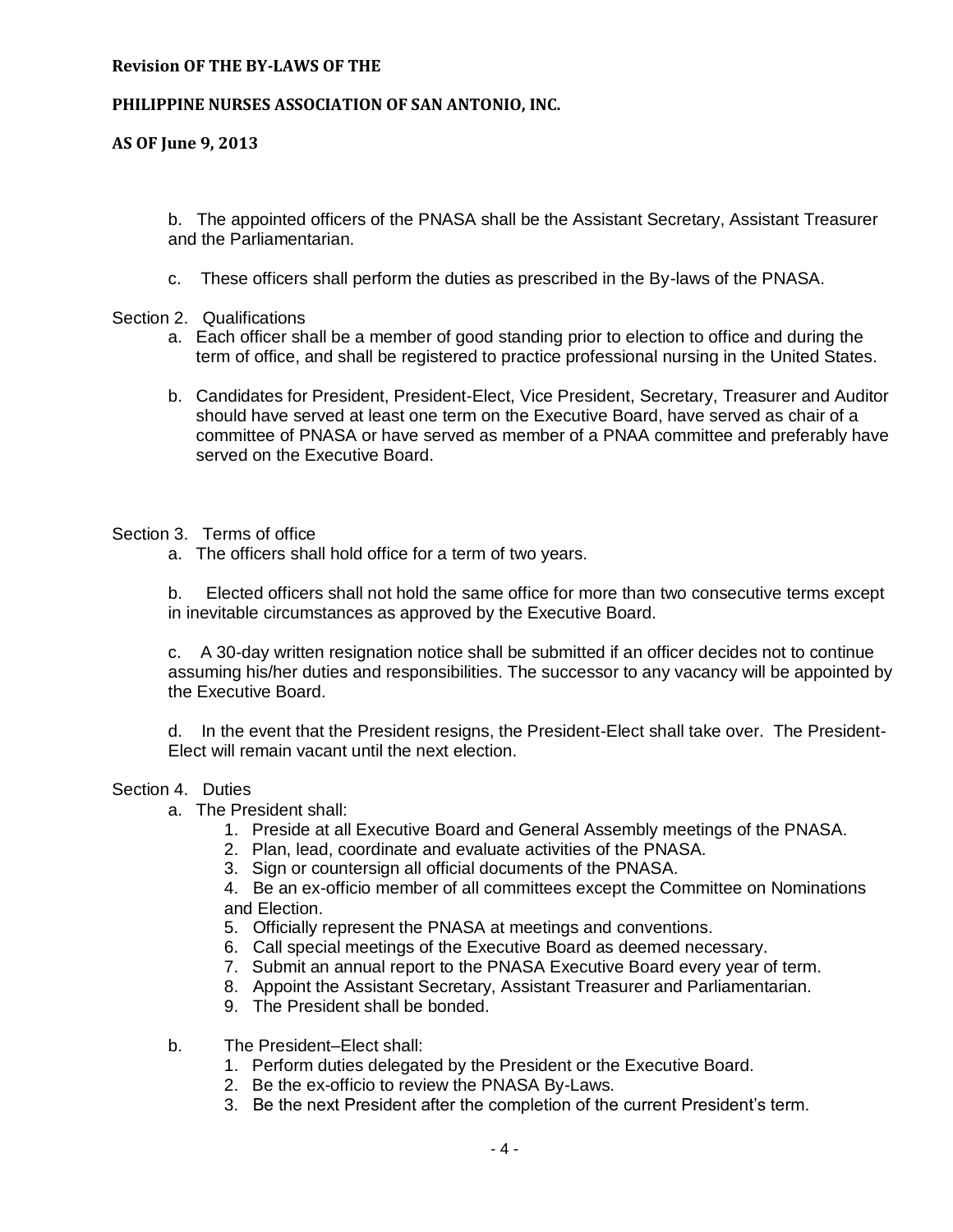## **PHILIPPINE NURSES ASSOCIATION OF SAN ANTONIO, INC.**

**AS OF June 9, 2013**

- c. The Vice President shall:
	- 1. Assume the duties of the President and/or the President-Elect in their absence.
	- 2. Be the chairman of Policies and Procedures committee.
	- 3. Perform other duties delegated by the President or the Executive Board.
- d. The Secretary shall:

1. Record minutes of all Executive Board and General Assembly meetings of the PNASA.

- 2. Record attendance of all meetings.
- 3. Issue notices and minutes of meetings to all members.
- 4. Keep a roster of names and addresses of all members of the PNASA.
- 5. Be the custodian of all official documents and correspondence of the PNASA.

6. Ensures security and transfer of documents, mementos and other materials related to activities, programs, and projects of the association to the succeeding secretary.

- e. The Assistant Secretary shall:
	- 1. Be responsible for retrieving mails from the PNASA P.O. Box.
	- 2. In collaboration with the appropriate officers, send correspondences with regard to the retrieved mails.
	- 3. Provide monthly reports to the Executive Board on all received mails and appropriate replies.
	- 4. Assume the duties of the Secretary in her/his absence.
	- 5 Manages registration of educational program or other events of PNASA.
- f. The Treasurer shall:
	- 1. Receive all funds due to the PNASA.

2. Deposit all funds and valuables of the PNASA in a bank designated by the Executive Board.

3. Co-sign withdrawal money with the President.

4. Submit a written financial report to the PNASA at its regular Executive Board and General Assembly meetings.

- 5. Disburse funds designated for various purposes as authorized by the Executive Board.
- 6. Reimburse expenses incurred by authorized persons on behalf of the PNASA.
- 7. Keep financial records up-to-date for auditing purposes.

8. Collaborate with the Budget and Finance Committee in developing the annual budget for the PNASA.

- 9. Assist the Auditor in preparing documents for Income Tax Return.
- 10. The Treasurer shall be bonded.
- 11. Chair of Budget and Finance Committee
- g. The Assistant Treasurer shall:
	- 1. Assist the Treasurer in functions as delegated by the President and Executive Board.
	- 2. Assume the duties of the Treasurer in her/his absence.
	- 3. Assist during registration at educational programs or other events of the PNASA.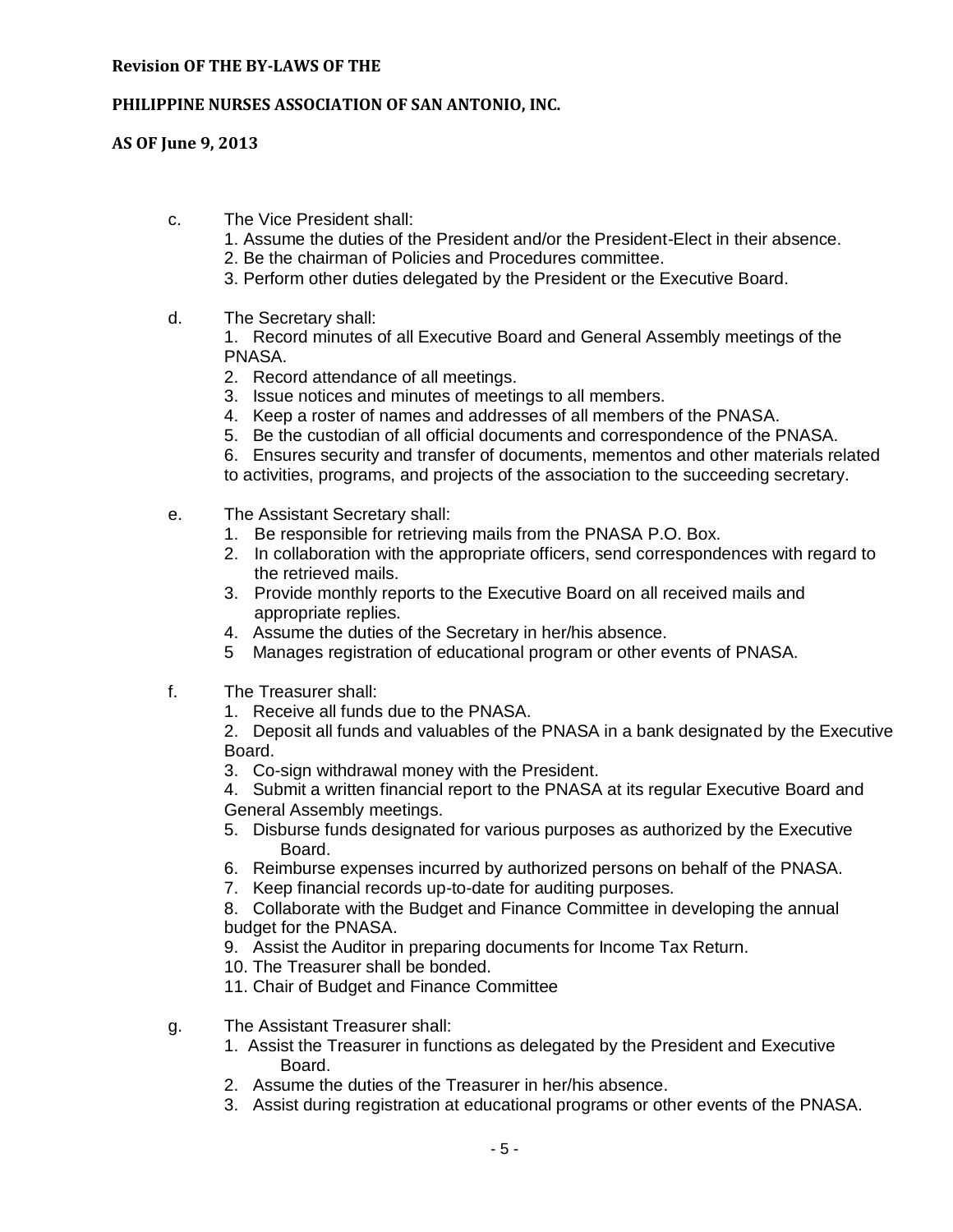### **PHILIPPINE NURSES ASSOCIATION OF SAN ANTONIO, INC.**

**AS OF June 9, 2013**

- 4. Chair of Membership Committee.
- 5. Member of Budget and Finance Committee
- h. The Auditor shall:

1. Audit or review all financial records of the PNASA quarterly and/or as deemed necessary and submit a written audit report to the Executive Board. 2. Prepare the income tax return form by March  $31<sup>st</sup>$  of each year and file it with the U.S. Internal Revenue Service each year with the assistance of the President and/or Treasurer.

- i. The Parliamentarian shall:
	- 1. Interpret the Robert's Rule of Orders.
	- 2. Advise the President and the Executive Board on parliamentary procedures.

## **ARTICLE V - EXECUTIVE BOARD**

Section 1. Membership

a. The Executive Board is composed of all elected and appointed officers and members of the Board of Directors and a representative vote from the Advisory Council. See Article VII, section 2 c).

b. The immediate past President may serve as an ex-officio member of the Executive Board for one term provided he/she is not a member of the current Executive Board.

## Section 2. Duties

a. The general management of the PNASA shall be vested on the Executive Board.

b. The Executive Board shall formulate the administrative policies and procedures of the PNASA according to its objectives.

c. The Executive Board shall transact the business of the PNASA.

## **ARTICLE VI - POWERS**

## Section 1. General

a. The Executive Board of the PNASA solicits areas of interests of the members as the basis for developing programs to be undertaken by the organization.

b. The PNASA, through its Executive Board, reviews and takes positions on health care issues and concerns voiced by the members.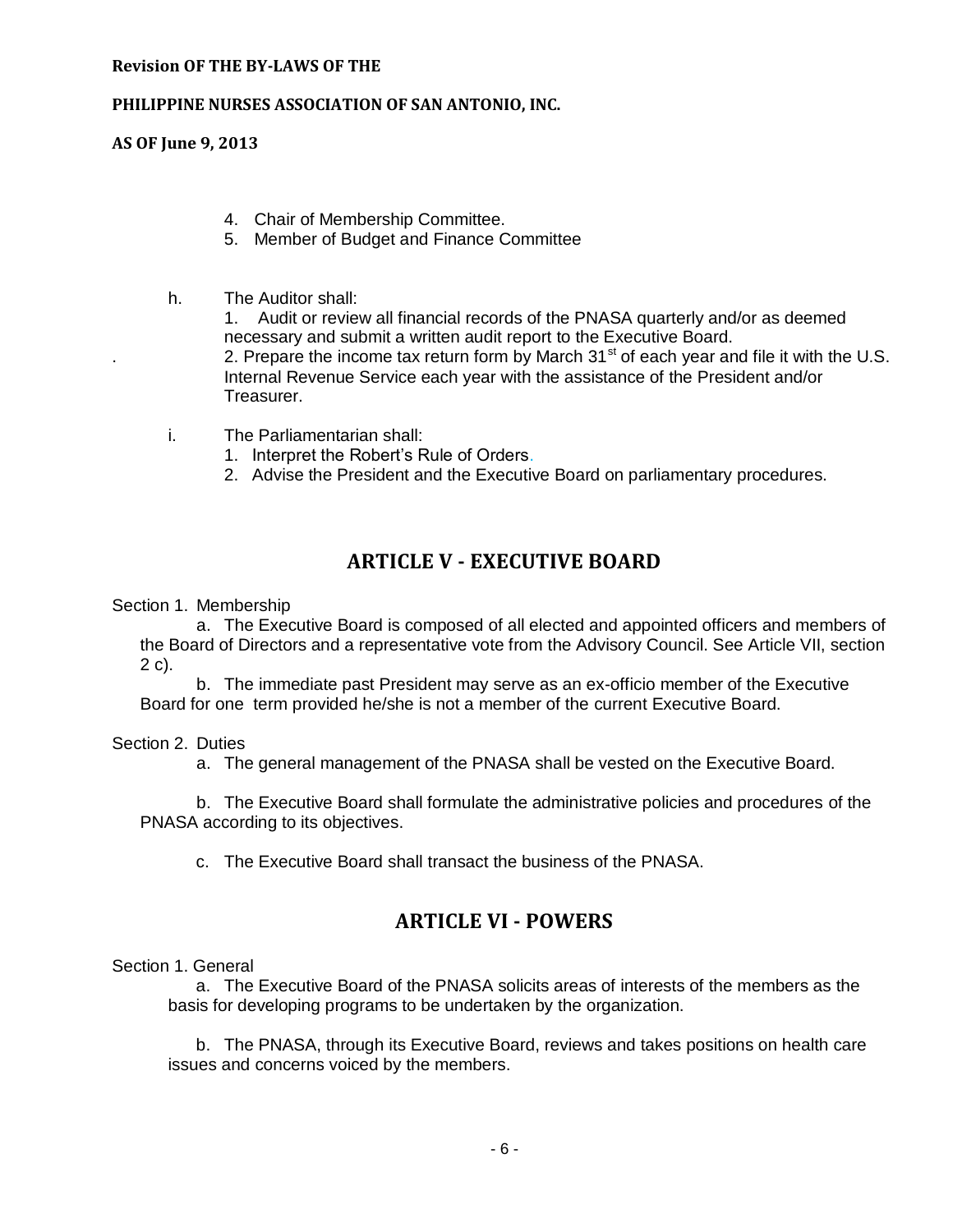### **PHILIPPINE NURSES ASSOCIATION OF SAN ANTONIO, INC.**

**AS OF June 9, 2013**

c. Recommendations and position statements are established by majority vote of the Executive Board.

## **ARTICLE VII - ADVISORY COUNCIL to PNASA**

### Section 1. Membership

 a. The Advisory Council shall be comprised of past Presidents after completion of term and who maintained good standing and active participation.

 b. Nurse leaders who are recognized in their fields of specialty and good resource persons, who have demonstrated interest in pursuing the goals of PNASA, mav be appointed by the Executive Board.

c. Criteria for membership of Advisory Council other than past President shall be determined by the Executive Board.

#### Section 2. Functions of the Advisory Council

 a. Act in advisory capacity and participates in deliberations and proposals made by the Executive Board.

b. Participate in PNASA activities to support the goals and objectives of the Association.

c. Voting privileges will be limited to one vote to represent the voice of the Advisory Council.

d. The representative of the Advisory Council shall be determined at the meeting to officially designate the vote.

## **ARTICLE VIII - STANDING COMMITTEES**

Section 1. Standing Committees

- a. By-Laws Committee
- b. Education and Research Committee
- c. Scholarship Committee
- d. Membership Committee
- e. Human Rights and Welfare Committee
- f. Publicity/ Public Relations and Website Committee
- g. Ways and Means Committee
- h. Committee on Nominations and Election*s*
- i. Community Service Committee
- j. Budget and Finance Committee
- k. Excellence Award Committee
- l. Policies and Procedures Committee
- Section 2. Composition

a. The President shall appoint a member of the Board of Directors to be the Chair of a committee.

b. The President may appoint an active member to chair a committee. Such committee shall be co-chaired by a member of the Board of Directors.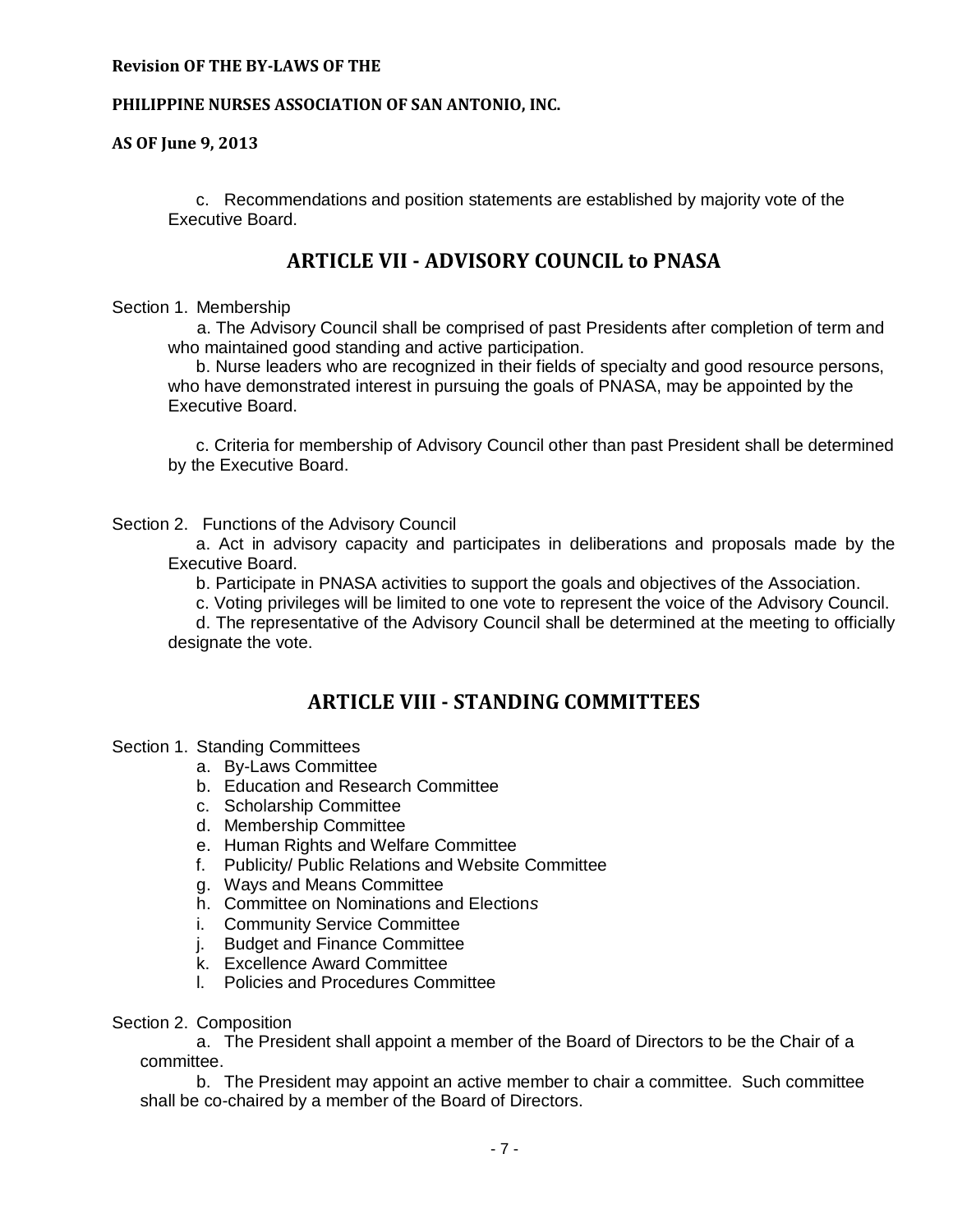## **PHILIPPINE NURSES ASSOCIATION OF SAN ANTONIO, INC.**

**AS OF June 9, 2013**

- c. The Chair shall choose their committee members.
- d. Each Committee Chair and committee members shall serve for one term.

Section 3. General Functions of the Committee:

a. Each Chair shall submit annual Plans and Objectives of the Committee, along with the proposed annual budget at the beginning of the fiscal year to the Budget and Finance Committee.

b. Each chair shall submit an annual written report to the President prior to the President's annual report to the PNASA.

c. Each Committee Chair shall provide an official hand-off to the in-coming committee chairs.

Section 4. Specific Functions of Each Committee

a. The By-Laws Committee shall:

1. Initiate amendments to the By-Laws of the PNASA.

2. Receive and recommend the proposed amendments to the Executive Board for approval.

3. Submit approved proposed amendments at a general assembly meeting for ratification and adoption.

 4. Archive PNASA By-Laws based upon retention guidelines established by the Executive Board.

- b. The Education and Research Committee shall:
	- 1. Assess the educational needs and research interests of its members.
	- 2. Plan and implement educational and research endeavors as deemed necessary.

3. Inform members of forthcoming research and educational presentations in the community.

- c. The Scholarship Committee shall:
	- 1. Assist members in seeking financial assistance for further education in nursing.
	- 2. Establish criteria for selecting recipients of the Nursing Scholarship Awards.
	- 3. Screen and recommend applicants for scholarship awards to the Executive Board.
- d. Membership Committee shall:
	- 1. Develop effective strategies for membership recruitment and retention.
	- 2. Coordinate with the Treasurer related to membership dues and renewal.
	- 3. Keep an updated membership roster.
	- 4. Be responsible for sending the Welcome Packet to each new member.
- e. The Human Rights and Welfare Committee shall:

1. Assist Filipino-American nurses upon request, on their professional and sociocultural concerns related to equal employment opportunity and human rights and welfare.

2. Plan welcome activities for Filipino-American nurses who are new to San Antonio.

3. Communicate with the Executive Board when there are allegations that human rights are violated.

4. Disseminate information on human rights to members.

f. The Publicity/Public Relations and Website Committee shall: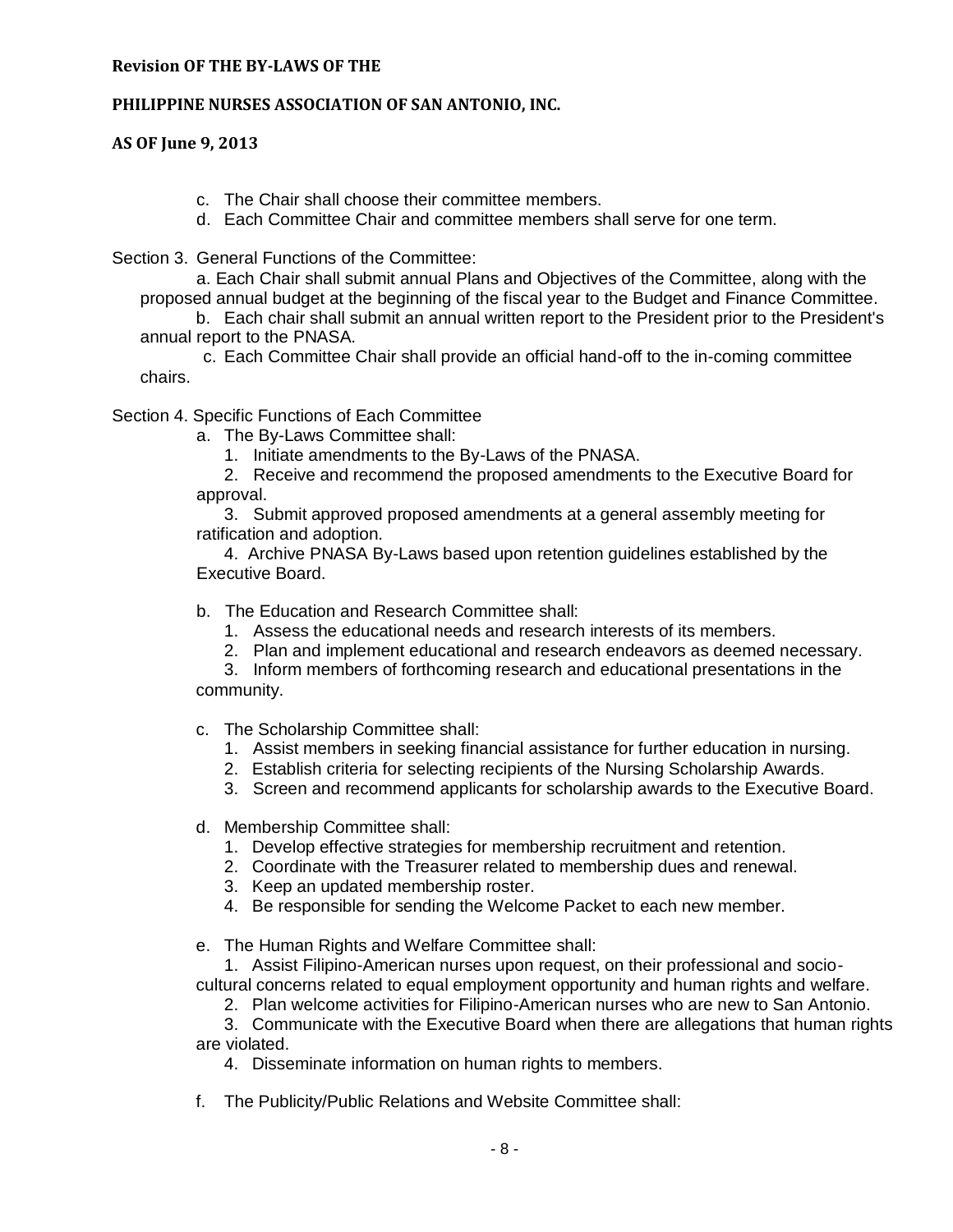## **PHILIPPINE NURSES ASSOCIATION OF SAN ANTONIO, INC.**

**AS OF June 9, 2013**

- 1. Handle all the publicity, advertising and public relation activities of the PNASA.
- 2. Be responsible for the official publication of the Newsletter and PNASA Website.

3. Manage the Social Media sites of the PNASA, including, but not limited, to Facebook, Twitter, and YouTube

- g. The Ways and Means Committee shall:
	- 1. Assess and prioritize the current needs of the PNASA.
	- 2. Plan and implement fundraising activities for the PNASA.
	- 3. Secure funds through reasonable means to augment the treasury.

h. The Committee on Nominations and Elections shall:

1. Establish rules on the mechanism of nominations and elections.

2. Announce the offices to be filled, the date and place of election, eight weeks before the election

3. Obtain nominations of candidates to these offices with the consent of the nominee.

4. Appoint tellers to count election returns.

5. Announce the official results of the election on Election Day.

6. Collaborate with Excellence Awards Committee in planning for the Induction of the incoming Executive Board Members.

i. The Community Service Committee shall:

1. Attend official meetings of the community organizations affiliated or involved with PNASA.

- 2. Disseminate information of PNASA community activities.
- 3. Address and respond to community services such as health fairs, disasters, etc.
- 4. Keep record of current volunteer activities.

j. The Budget and Finance Committee shall:

1. Keep record of all disbursement and revenues.

2. Prepare the annual budget and financial plan of the PNASA for approval of the Executive Board.

3. Evaluate the yearly budget to determine if the projected and actual income and expenses are in line.

4. Evaluate and monitor the treasury record of the PNASA in collaboration with the treasurer and auditor.

k. The Excellence Awards Committee shall:

1. Plan for the Annual Nursing Excellence Award Ceremony of PNASA.

2. Establish selection criteria for the Excellence Awards.

3. Submit nominations for Excellence Awards to PNAA and other awards programs from various professional associations.

 4. In collaboration with the Nominations and Elections Committee, plan for the awarding ceremony and Induction of the incoming Executive Board.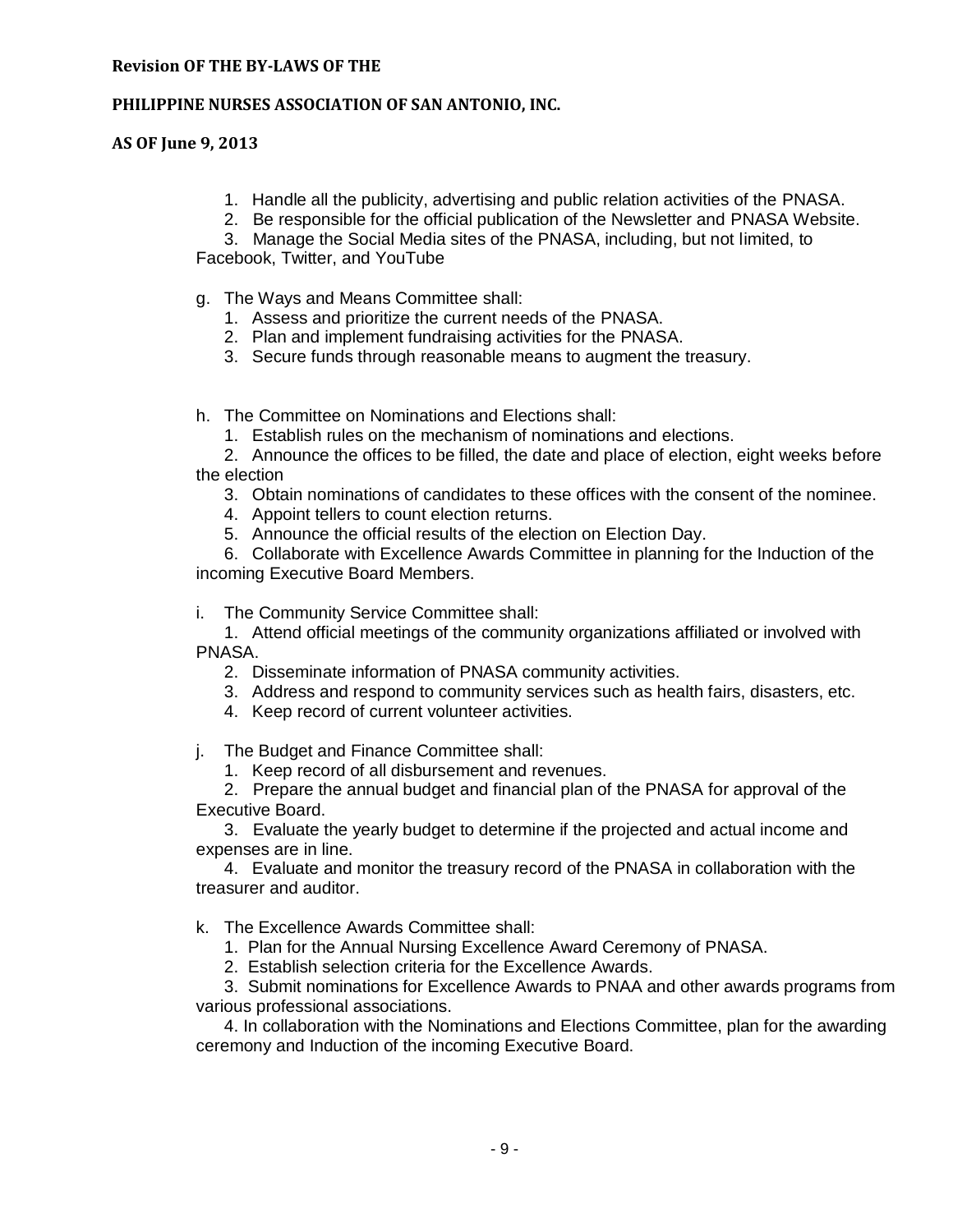#### **PHILIPPINE NURSES ASSOCIATION OF SAN ANTONIO, INC.**

**AS OF June 9, 2013**

l. The Policies and Procedures Committee shall:

 1. Formulate guidelines for the submission, review and approval of policies and procedures affecting the business of the Association.

 2. Coordinate the annual review of policies and procedures and present a summary at the annual meeting.

 3. Archive policies and procedures based upon record retention guidelines established by the Executive Board.

## **ARTICLE IX – MEETINGS**

Section 1. Executive Board

a. The Executive Board shall meet regularly every last Saturday of the month to conduct the business of the Association.

- b. The President may call special meetings as deemed necessary.
- c. As appropriate, the Association will conduct its business meetings using the best available technology including but not limited to teleconferencing, eMeetings, and emails.

Section 2. General Assembly

a. The general membership shall assemble at least annually and when called for/e-mail by any member according to Article III, Section 3c.

Section 3. Standing Committees

a. The standing committees shall meet as deemed necessary by each Committee Chair.

## **ARTICLE X - ELECTIONS**

Section 1. Election shall be held by every two (2) years.

- Section 2. The election into any office will be decided by the plurality votes cast. In case of a tie, the election shall be decided by lot.
- Section 3. The induction of the newly elected and appointed officers and members of the Board of Directors shall be held within forty-five (45) days immediately after the election.
- Section 4. All newly elected and appointed officers and members of the Board of Directors shall assume office at the beginning of the year.

## **ARTICLE XI - AMENDMENTS**

Section 1. These By-Laws may be amended and approved by the Executive Board and ratified at a general membership meeting of the PNASA by the plurality vote of members present.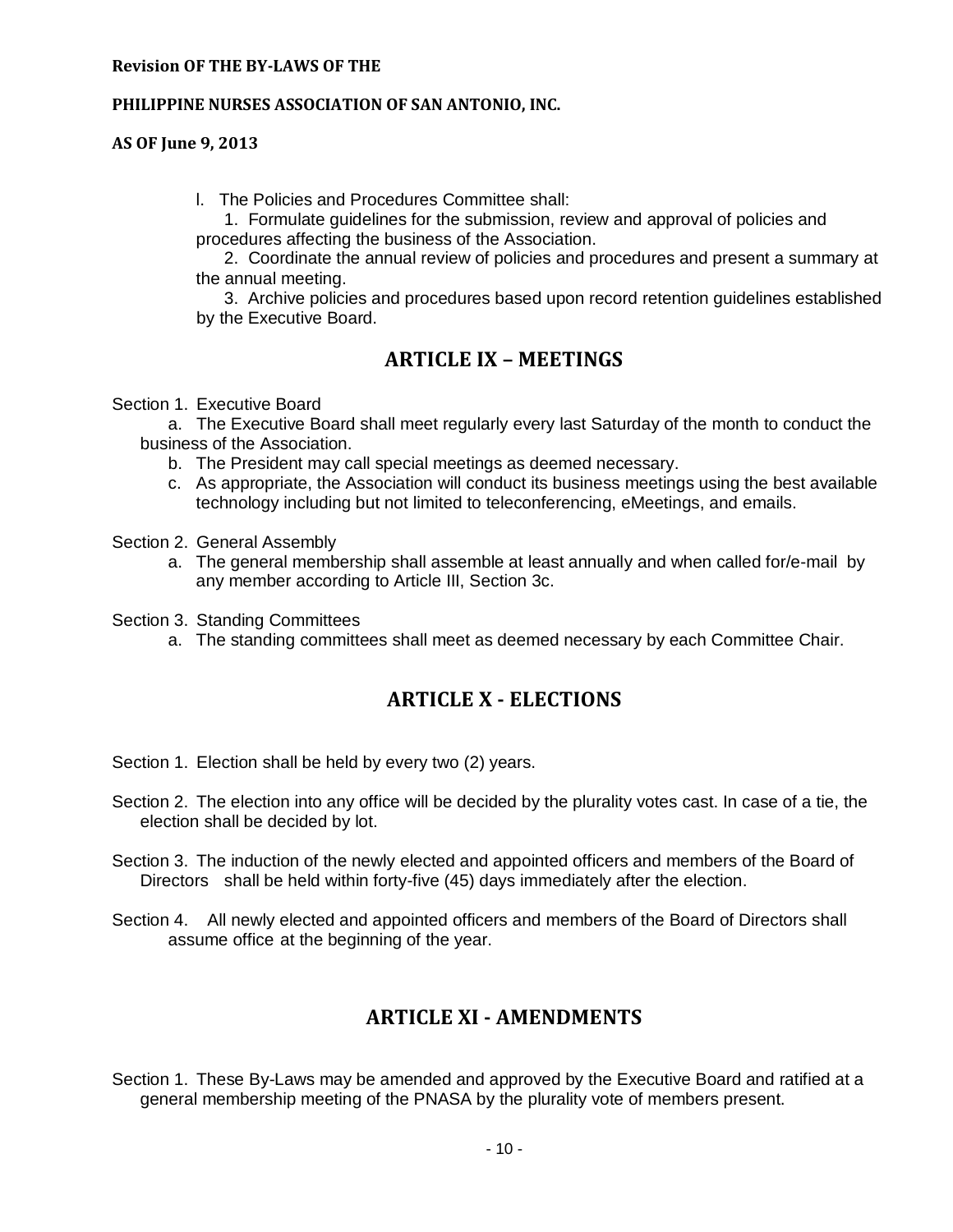#### **PHILIPPINE NURSES ASSOCIATION OF SAN ANTONIO, INC.**

**AS OF June 9, 2013**

Section 2. Proposals for amendments shall be submitted to the By-Laws Committee by the members. The By-Laws Committee shall act on the proposals according to the provisions of Article VIII, Section 4a.

## **ARTICLE XII - DISSOLUTION OF THE ASSOCIATION**

#### Section 1. Procedure

a. Notice of intent to dissolve by the members of PNASA shall be authorized by the Executive Board and mailed to all members not less than ninety (90) days prior to voting.

b. Alternatives to dissolution of the PNASA may be proposed by any member at any business meeting of the Executive Board or the general membership meeting prior to the notice of intent and prior to the actual voting for dissolution.

c. Dissolution may be approved by 2/3 of the members voting in person and by email or mailed absentee ballot at the specified period for that purpose.

Section 2. Distribution of Assets

a. In the event of dissolution of the PNASA, all outstanding debts and liabilities of the Association shall be settled immediately by the Executive Board.

b. The total remaining assets, after paying all debts and liabilities, shall be disbursed to the non-profit organizations as recommended by the Executive Board and approved by two thirds (2/3) vote of the PNASA Executive board.

c. Regular members of the PNASA may recommend a list of beneficiary.

## **ARTICLE XIII - PARLIAMENTARY AUTHORITY**

The latest edition of the Robert's Rule of Order shall be the authority in all matters not provided for in the By-Laws of the PNASA.